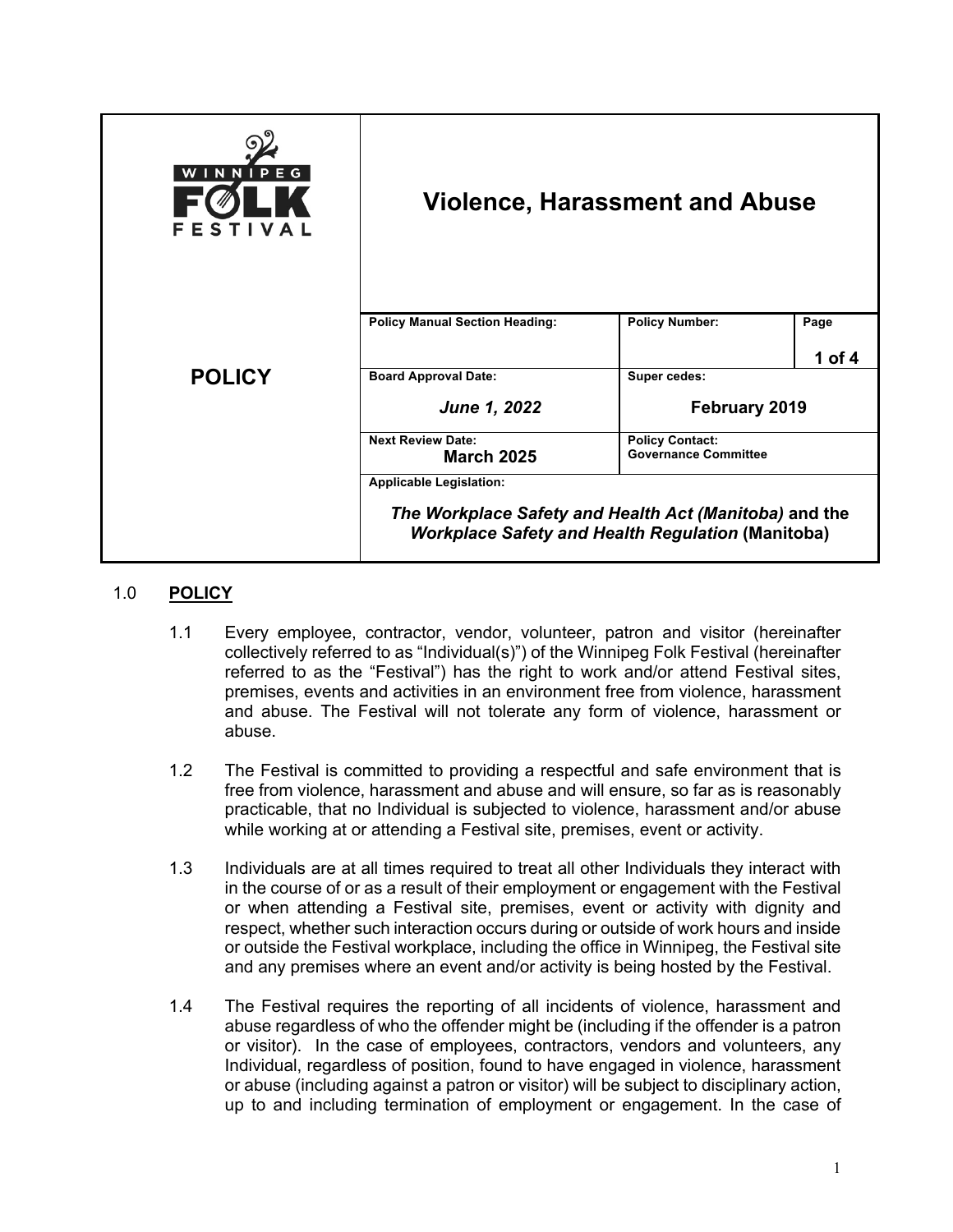patrons or visitors, any Individual found to have engaged in violence, harassment or abuse will be subject to removal from the Festival site and all Festival premises, events and activities.

1.5 This Policy and the Incident Report Form will be posted in a conspicuous location at the Festival office in Winnipeg and at the Festival site (i.e. backstage, box office). This Policy and the Incident Report Form will also be referenced in both print and electronic volunteer materials and will be available on the Festival's website for viewing by all patrons and visitors.

## 2.0 **DEFINITIONS**

- 2.1 "Violence" means:
	- (a) the attempted or actual exercise of physical force by a person against a person; and
	- (b) any threatening statement or behaviour that gives a person reasonable cause to believe that physical force will be used against the person.
- 2.2 "Harassment" means any comment or conduct that:
	- (a) is based on race, creed, religion, colour, sex, sexual orientation, genderdetermined characteristics, political belief, political association or political activity, marital status, family status, source of income, disability, physical size or weight, age, nationality, ancestry or place of origin and that creates a risk to the health and well-being of a person; or
	- (b) adversely affects a person's psychological or physical health and well-being and, in the case of repeated conduct, could reasonably cause a person to feel humiliated or intimidated or, in the case of a single incident, has a lasting, harmful effect on a person.
- 2.3 "Sexual harassment" includes, but is not limited to, the following:
	- (a) unwelcome physical contact, such as inappropriate touching;
	- (b) unwelcome sexual remarks or jokes that denigrate one's gender;
	- (c) unwelcome sexual solicitations or advances;
	- (d) displaying material such as pictures or cartoons that are denigrating;
	- (e) leering;
	- (f) sexually suggestive or obscene comments or gestures;
	- (g) unwelcome inquiries or comments about a person's sex life;
	- (h) persistent unwanted contact or attention whether after the end of a consensual relationship or otherwise;
	- (i) implied or expressed threat of reprisal or promise of reward for complying with a sexual solicitation or advance; or
	- (j) sexual assault.

All Individuals can be victims of sexual harassment.

2.4 "Abuse" means the mistreatment of a person that causes physical, psychological and/or emotional harm. Abuse can be verbal, nonverbal, psychological, physical, violent and/or personal or sexual in nature.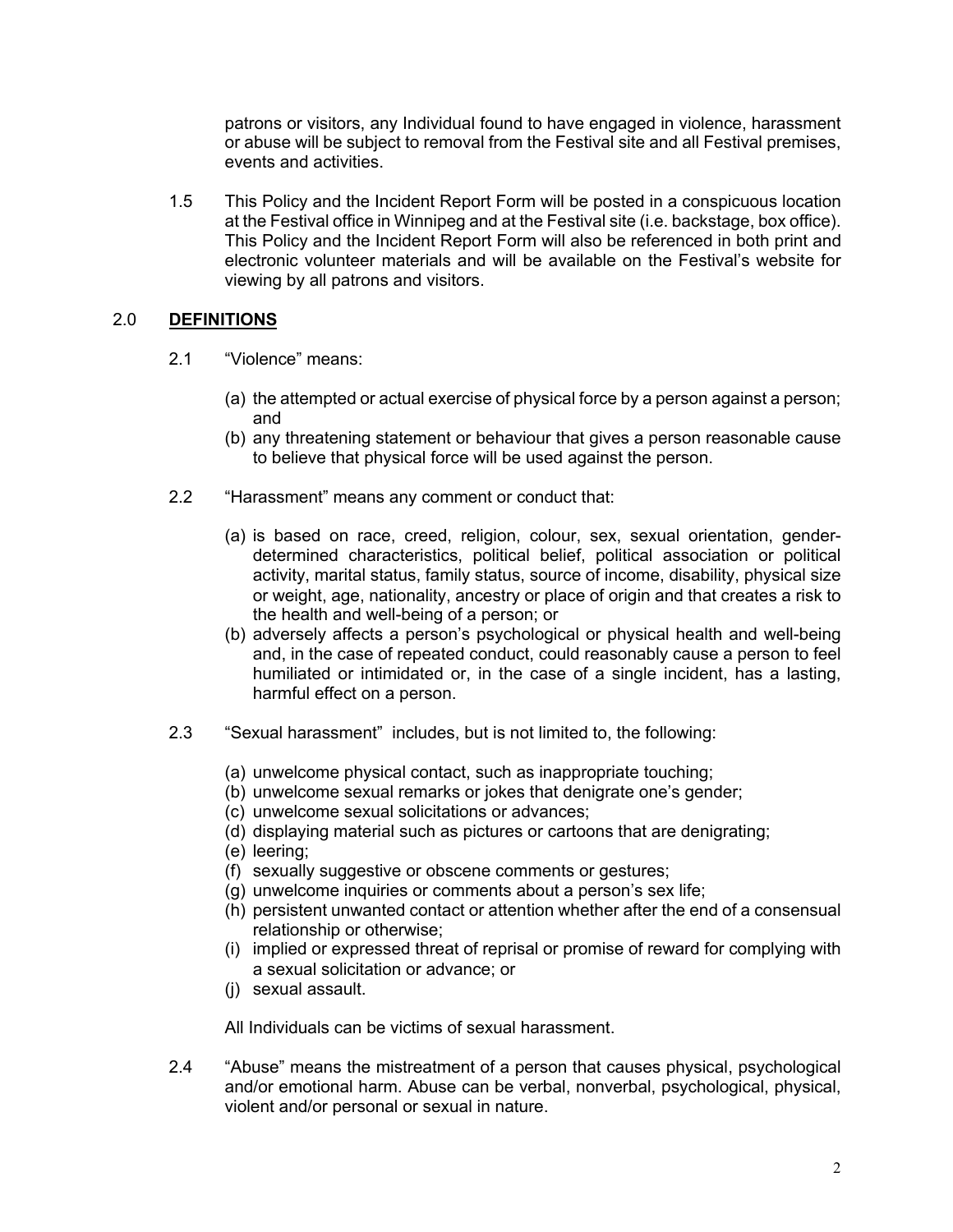- 2.5 Violence, harassment and/or abuse can be a series of incidents or one severe incident which has a lasting impact on the person.
- 2.6 "Complainant" is the person who alleges that they have been subjected to violence, harassment and/or abuse by the Respondent.
- 2.7 "Respondent" is the person who is alleged to have violated this Policy.

### 3.0 **RISK ASSESSMENT AND STEPS TO ELIMINATE OR MINIMIZE RISKS OF VIOLENCE, HARASSMENT OR ABUSE**

- 3.1 The Festival and its year-round venues are typically low-risk environments, however some risk potential of violence, harassment or abuse was identified in a risk assessment conducted by the Festival in conjunction with its Workplace Safety and Health Representative.
- 3.2 The following measures have been taken by the Festival to eliminate or minimize the identified risks:
	- In the case of employees, contractors, vendors and volunteers, all Individuals are provided with standards of conduct outlining basic expectations of all who work at the Festival to ensure the understanding of behavioural standards. Individuals will be required to review them on an annual basis.
	- Volunteer roles are documented in crew descriptions that indicate the limits of their duties as well as the chain of command available through which to escalate problems.
	- All Festival ticket purchasers are provided with Participant Responsibilities at the time of purchase that outline public standards of conduct, including that violence and harassment will not be tolerated and children under 12 are not to be left unaccompanied.
	- Safety and security volunteers and staff receive specific additional training in the areas of violence, harassment and abuse prevention as well as specific lost children protocols (i.e. Code Orange, Code Adam).
	- Any volunteer crews responsible for rule enforcement (e.g. traffic and wellness volunteers) also receive additional training to ensure their understanding of safety protocols.
	- Volunteers working in the Family Area and on security crews are required to have child abuse registry checks and also receive specific additional training in the area of child protection with respect to child safety.
	- Volunteers working in the Taverns receive responsible service certification required for bartenders (currently called 'Smart Choices').
	- Most volunteers do not work alone and if they do, there are specific safety protocols of which they will be aware.
	- All youth programming takes place in public spaces and/or in group sessions and no one-on-one instruction or activities are undertaken.
	- Festival protocols for safety and security-related issues beyond volunteer capabilities engage external enforcement including Birds Hill Park enforcement staff and RCMP.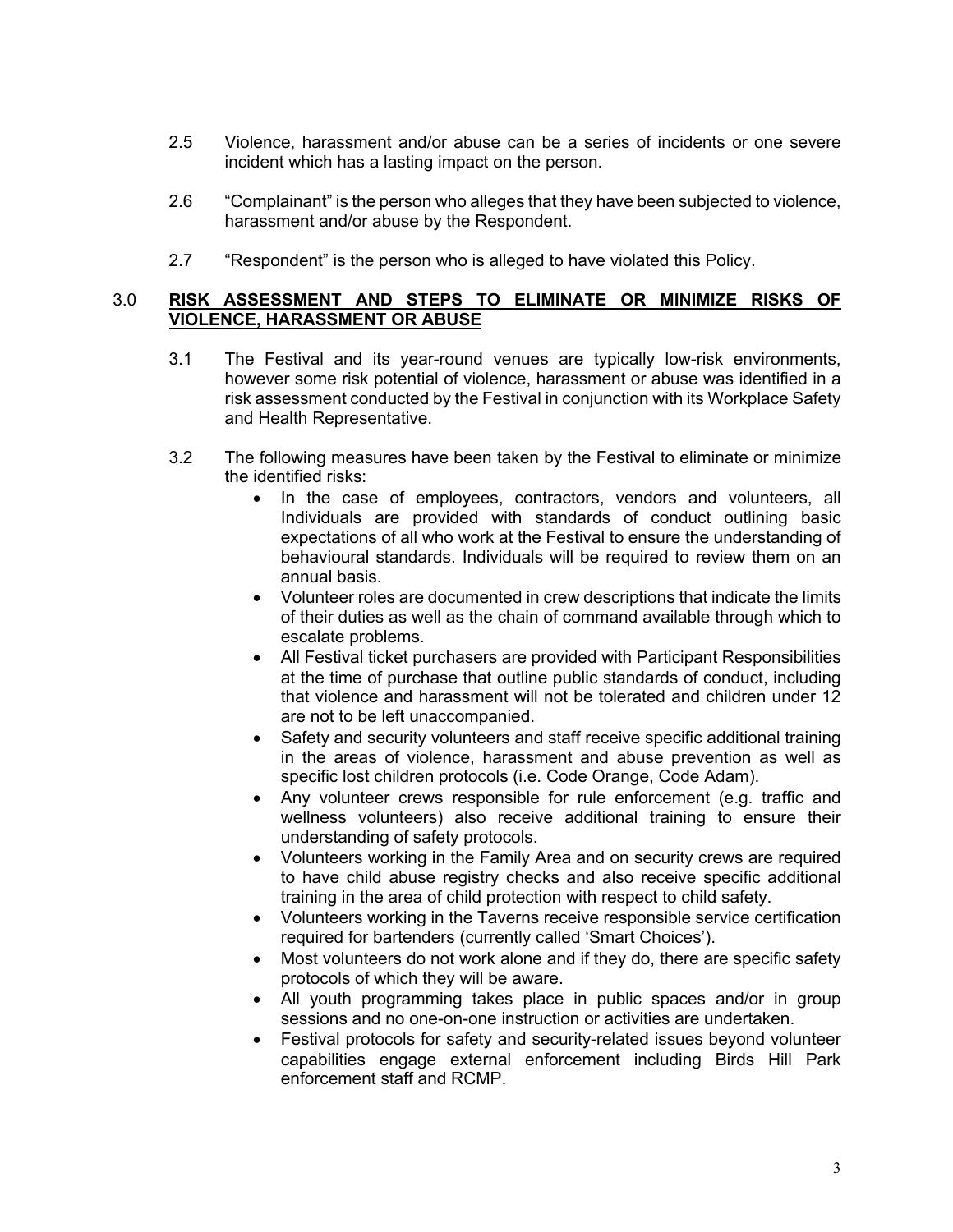- 3.3 The Festival has also implemented the following safety procedures to eliminate or minimize the identified risks:
	- All Individuals (including patrons and visitors) are trained to seek out a safety/security person (identified by a blue vest) if they see any incidents of violence, harassment or abuse.
	- Safety and security volunteers and staff follow specific protocols for violent/harassment/abusive situations, as well as lost children, and engage appropriate law enforcement if/when necessary.
	- On the rare occasions volunteers may work alone, they are given the appropriate implements (such as flashlights and radios), support systems and specific protocols to ensure their personal safety.
	- Apprentice volunteer coordinators who manage volunteers under the age of 18 have specific protocols to ensure the safety of apprentices and to ensure they do not work alone.
	- Programming protocols ensure children and youth under 18 years of age participate in activities in group settings only.
- 3.4 An Individual may further eliminate or minimize the risk of violence by:
	- taking all reasonable steps to protect their own personal safety;
	- taking all reasonable steps to remove themselves from violent situations;
	- calling for help from another Individual or their supervisor/manager when a situation has become violent or has the potential to become violent; and
	- notifying their supervisor/manager when they have concerns about violence or the potential for violence in the workplace.

## 4.0 **REPORTING BREACHES OF THIS POLICY**

- 4.1 The Festival encourages Individuals who may have experienced or witnessed, or otherwise have concerns of, a suspected breach of this Policy to bring such concerns forward in accordance with these procedures. As well, such Individuals should keep a detailed written record of the event(s) including the name(s) of the individuals involved, place, date, time, witnesses (if any) and details of the offensive behaviour.
- 4.2 Where appropriate, in the case of employees, contractors, vendors and volunteers, the Festival encourages Individuals to attempt to resolve interpersonal workplace issues directly as soon as the issues arise. However, the Festival recognizes that addressing such issues directly with another Individual can often be uncomfortable and/or unsafe. Therefore, an Individual is not required to attempt to resolve workplace issues on their own before initiating a formal complaint under this Policy.
- 4.3 This Policy provides for both an Informal Process and a Formal Process for Individuals who believe they have been subject to violence, harassment or abuse. Notwithstanding that, Individuals who have experienced or witnessed an act of violence must take the following steps:
	- 1. if an emergency exists and the situation is one of immediate danger, call 911 and take whatever steps are appropriate to protect themselves from immediate harm, including leaving the area;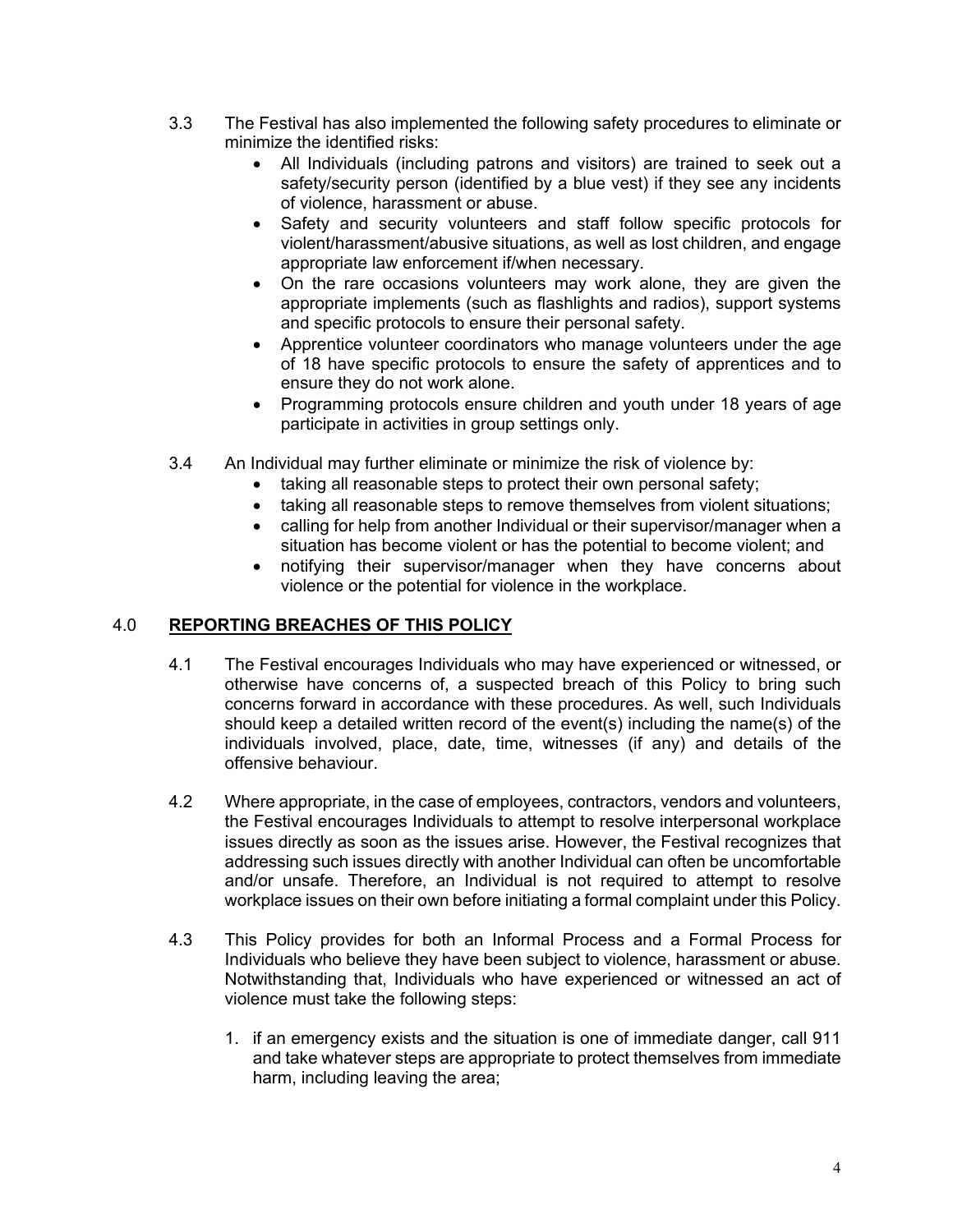- 2. inform their supervisor/manager or the Executive Director, or in the case of patrons and visitors, inform the Festival's Security team and/or appropriate Festival representative, of the incident as soon as possible; and
- 3. seek any necessary medical attention.
- 4.4 For greater certainty, in the event that a complaint of violence, harassment or abuse is made and both the Complainant and the Respondent are patrons or visitors, Sections 4.5 to 4.8 of this Policy will not apply. Instead, the Security team and/or appropriate Festival representative will assess the situation and take whatever steps that they deem appropriate to address the complaint including, in the event that the complaint is substantiated, the removal of the Respondent from the Festival site and all Festival premises, events and activities.

#### **Informal Process**

4.5 To initiate the Informal Process, the Complainant should advise their supervisor/manager that they have a complaint under this Policy which they would like to try to address under the Informal Process. All volunteer supervisors should bring any complaints to the attention of their contact on Festival staff. All patrons and visitors should bring any complaints to the attention of the Festival's Security team and/or appropriate Festival representative.

The supervisor/manager will separately meet with the Complainant and the Respondent (with a Festival staff member when appropriate). If an Individual has a complaint against their supervisor/manager, they should contact the Executive Director. If an Individual has a complaint against the Executive Director then they should contact the Board Chair.

Mediation may, where appropriate, be offered as an option for resolution.

If an informal resolution acceptable to both the Complainant and Respondent is reached, the Festival may document the resolution and place such documentation on the files of the Complainant and Respondent (if applicable).

If an informal resolution acceptable to both the Complainant and Respondent is not reached, either the Complainant or the Festival may choose to proceed to the Formal Process.

The Festival reserves the right to at any time initiate the Formal Process, whether or not a complaint has been made under this Policy.

#### **Formal Process**

- 4.6 To initiate the Formal Process, an Individual should submit to the Executive Director a completed Incident Report Form. If an Individual has a complaint against the Executive Director then they should contact the Board Chair in writing.
- 4.7 The Respondent will then be advised of the complaint and will be given an opportunity to respond in writing.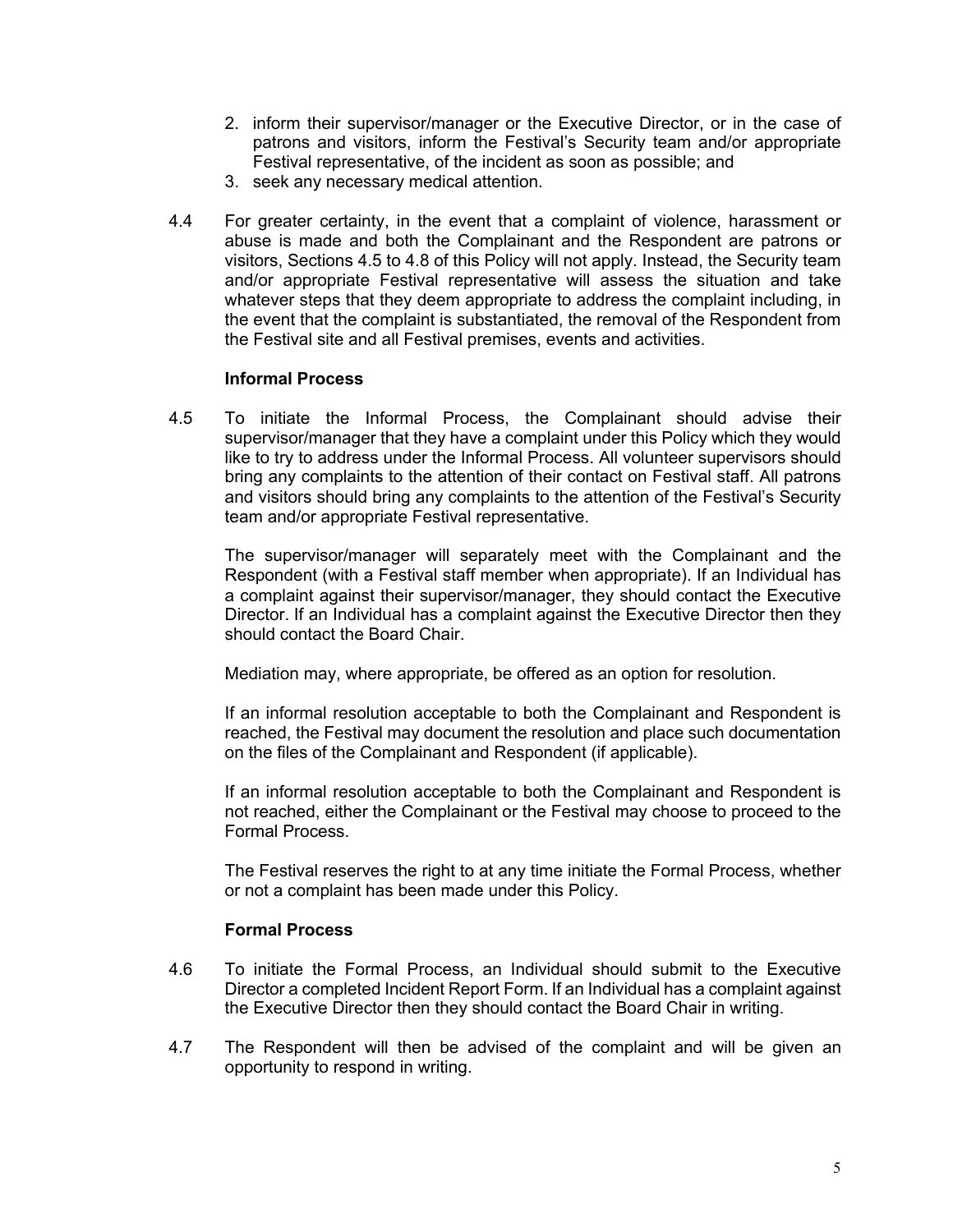The Festival may, where appropriate, attempt to seek a resolution prior to the initiation of a formal investigation. Where a pre-investigation resolution is not appropriate or achieved, a formal investigation will occur.

The formal investigation will be conducted by the Executive Director or, where appropriate, an external investigator. The formal investigation will typically include interviews of the Complainant, the Respondent and individuals with information relevant to the complaint.

Following completion of the investigation, the Festival will determine the appropriate course of action, including whether any corrective action (such as, in the case of patrons or visitors, the removal of a patron or visitor from the Festival site and all Festival premises, events and activities) or disciplinary action (in the case of employees, contractors, vendors or volunteers) ought to be taken.

Where the investigation results in a finding that the complaint is substantiated, the outcome of the investigation and any resulting corrective or disciplinary action will be recorded in the personnel files of the Complainant and the Respondent. In the event that a contractor, vendor, volunteer, patron or visitor is involved, a file will be created and kept by the Executive Director.

Where the investigation results in a finding that the complaint is not proved, all records of the complaint shall be removed from the file of the Respondent (if applicable), unless the Respondent chooses to have such records kept in their file.

Where the investigation results in a finding that the complaint had been brought maliciously: 1) if the Complainant is an employee, contractor, vendor or volunteer, the Complainant may be disciplined and the outcome of the investigation and any resulting corrective and disciplinary action will be recorded in the files of the Complainant and the Respondent; and 2) if the Complainant is a patron or visitor, the Complainant may be removed from the Festival site and all Festival premises, events and activities.

4.8 All complaints will be dealt with to completion in a timely manner. Timelines will be set on a case-by-case basis by the Executive Director and regular updates will be provided by the Executive Director to the Complainant and the Respondent.

## 5.0 **CONFIDENTIALITY**

- 5.1 Strict confidentiality is required to properly investigate a complaint and to offer appropriate support to all parties involved. Confidentiality will be maintained throughout the investigatory process to the extent practicable and appropriate under the circumstances. The Complainant's name and the circumstances related to the incident will be disclosed only when necessary to investigate the alleged incident or to take corrective disciplinary action in response to the alleged incident or as may be required by law, and such disclosure will be the minimum amount necessary for the purpose.
- 5.2 Gossiping about a complaint seriously undermines the privacy of all parties involved and will not be tolerated.